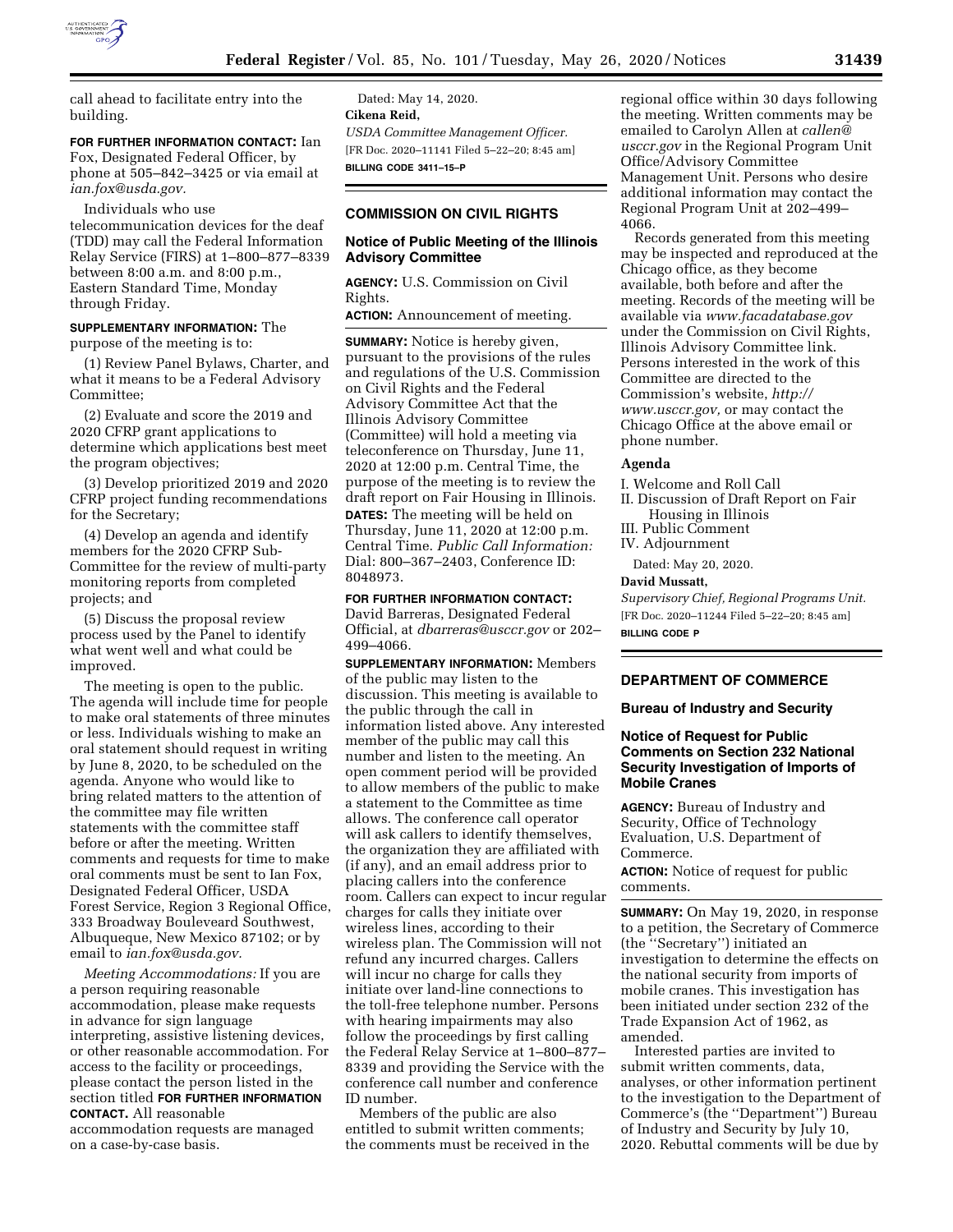August 10, 2020. While the Department is interested in any information related to this investigation that the public can provide, this notice identifies particular issues of significance.

**DATES:** The due date for filing comments is July 10, 2020. The due date for rebuttal comments is August 10, 2020. Rebuttal comments may only address issues raised in comments filed on or before July 10, 2020.

# **ADDRESSES:**

*Submissions:* All written comments on the notice must be submitted in English and must be addressed to Section 232 Mobile Crane Investigation and filed through the Federal eRulemaking Portal: *[https://](https://www.regulations.gov) [www.regulations.gov.](https://www.regulations.gov)* To submit comments via *[https://](https://www.regulations.gov) [www.regulations.gov,](https://www.regulations.gov)* enter docket number BIS–2020–0009 on the home page and click ''search.'' The site will provide a search results page listing all documents associated with this docket. Find a reference to this notice and click on the link entitled ''Comment Now!'' (For further information on using *[https://www.regulations.gov,](https://www.regulations.gov)* please consult the resources provided on the website by clicking on ''How to Use This Site.'')

## **FOR FURTHER INFORMATION CONTACT:**

Industrial Studies Division, Bureau of Industry and Security, U.S. Department of Commerce, (202) 482–0194, *[Mobilecranes232@bis.doc.gov.](mailto:Mobilecranes232@bis.doc.gov)* Unless otherwise protected by law, any information received from the public during the course of this investigation may be made publicly available. For more information about the section 232 program, including the regulations and the text of previous investigations, please see *[www.bis.doc.gov/232.](http://www.bis.doc.gov/232)* 

# **SUPPLEMENTARY INFORMATION:**

#### **Background**

On May 19, 2020, in response to a petition, the Secretary initiated an investigation under section 232 of the Trade Expansion Act of 1962, as amended (19 U.S.C. 1862), to determine the effects on the national security from imports of mobile cranes. If the Secretary finds that mobile cranes are being imported into the United States in such quantities or under such circumstances as to threaten to impair the national security, the Secretary shall so advise the President in his report on the findings of the investigation.

#### **Written Comments**

This investigation is being undertaken in accordance with part 705 of the National Security Industrial Base Regulations (15 CFR parts 700 to 709)

(''NSIBR''). Interested parties are invited to submit written comments, data, analyses, or information pertinent to this investigation to the Department's Office of Technology Evaluation no later than July 10, 2020. Rebuttal comments submitted in response to issues raised in comments received on or before July 10, 2020 may be filed no later than August 10, 2020.

The Department is particularly interested in comments and information directed to the criteria listed in § 705.4 of the NSIBR as they affect national security, including the following:

(i) Quantity of or other circumstances related to the importation of mobile cranes;

(ii) Domestic production and productive capacity needed for mobile cranes to meet projected national defense requirements;

(iii) Existing and anticipated availability of human resources, products, raw materials, production equipment, and facilities to produce mobile cranes;

(iv) Growth requirements of the mobile crane industry to meet national defense requirements and/or requirements for supplies and services necessary to assure such growth including investment, exploration, and development;

(v) The impact of foreign competition on the economic welfare of the mobile crane industry;

(vi) The displacement of any domestic mobile crane production causing substantial unemployment, decrease in the revenues of government, loss of investment or specialized skills and productive capacity, or other serious effects;

(vii) Relevant factors that are causing or will cause a weakening of our national economy; and

(viii) Any other relevant factors, including the use and importance of mobile cranes in critical infrastructure sectors identified in Presidential Policy Directive 21 (Feb. 12, 2013) (for a listing of those sectors see *[https://](https://www.dhs.gov/cisa/critical-infrastructure-sectors) [www.dhs.gov/cisa/critical](https://www.dhs.gov/cisa/critical-infrastructure-sectors)[infrastructure-sectors](https://www.dhs.gov/cisa/critical-infrastructure-sectors)*).

#### **Requirements for Written Comments**

The *<https://www.regulations.gov>* website allows users to provide comments by filling in a ''Type Comment'' field, or by attaching a document using an ''Upload File'' field. The Department prefers that comments be provided in an attached document. The Department prefers submissions in Microsoft Word (.doc) or Adobe Acrobat (.pdf). If the submission is in an application format other than those two, please indicate the name of the

application in the ''Type Comment'' field. Please do not attach separate cover letters to electronic submissions; rather, include any information that might appear in a cover letter in the comments themselves. Similarly, to the extent possible please include any exhibits, annexes, or other attachments in the same file as part of the submission itself rather than in separate files. Comments will be placed in the docket and open to public inspection, except information determined to be confidential as set forth in § 705.6 of the NSIBR. Comments may be viewed on *[https://](https://www.regulations.gov) [www.regulations.gov](https://www.regulations.gov)* by entering docket number BIS–2020–0009 in the search field on the home page.

Material submitted by members of the public that is properly marked business confidential information and accepted as such by the Department will be exempted from public disclosure as set forth in § 705.6 of the NSIBR. Anyone submitting business confidential information should clearly identify the business confidential portion at the time of submission, file a statement justifying nondisclosure and referring to the specific legal authority claimed, and provide a non-confidential submission which can be placed in the public file on *[https://www.regulations.gov.](https://www.regulations.gov)*  Communications from agencies of the United States Government will not be made available for public inspection. For comments submitted electronically containing business confidential information, the file name of the business confidential version should begin with the characters ''BC''. Any page containing business confidential information must be clearly marked ''BUSINESS CONFIDENTIAL'' on the top of that page. The non-confidential version must be clearly marked ''PUBLIC''. The file name of the nonconfidential version should begin with the character ''P''. The ''BC'' and ''P'' should be followed by the name of the person or entity submitting the comments or rebuttal comments. All filers should name their files using the name of the person or entity submitting the comments. If a public hearing is held in support of this investigation, a separate **Federal Register** notice will be published providing the date and information about the hearing.

The Bureau of Industry and Security does not maintain a separate public inspection facility. Requesters should first view the Bureau's web page, which can be found at *[https://](https://efoia.bis.doc.gov/) [efoia.bis.doc.gov/](https://efoia.bis.doc.gov/)* (see ''Electronic FOIA'' heading). If requesters cannot access the website, they may call 202– 482–0795 for assistance. The records related to this assessment are made